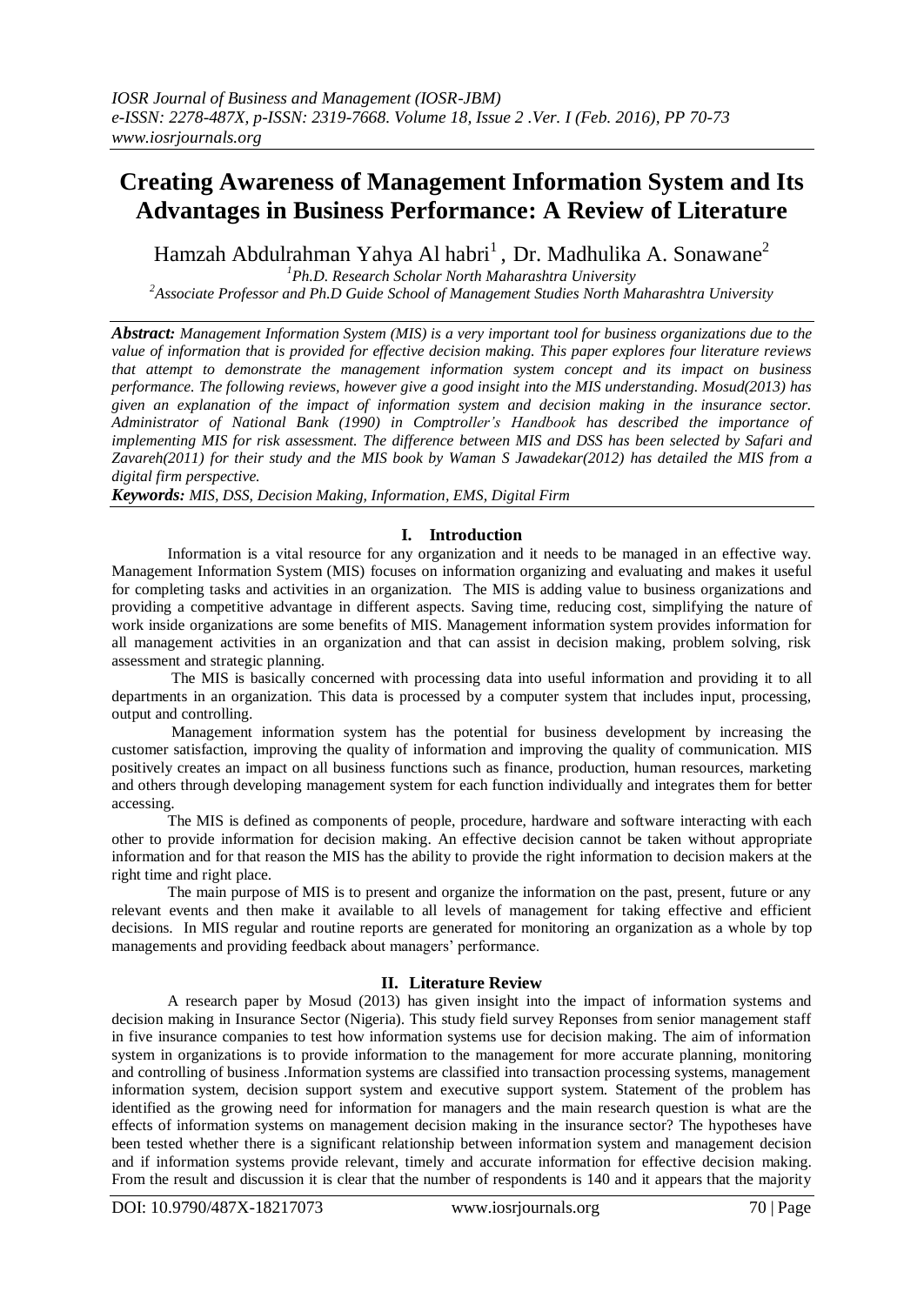of the respondents strongly agree that there is a significant relation between information systems and management decision making. It was also exposed that 62.14% strongly agree that the Information system produces relevant timely and accurate information for effective decision making. In findings the study revealed the information systems produces meaningful information for insurance companies, support the problem solving and decision making and helps the industry to perform calculations and process their works fast.

In Comptroller"s Handbook of Management information systems by Administrator of national banks (1995) MIS has defined as a system or process that provides the information necessary to mange an organization effectively. Risk reflects the expectation of events that could adversely affect earrings or capital. In any organization management implement MIS for assessment of risk and MIS may increase risk in some areas. A flowed MIS causes operational risk and can extend to all levels of operations when poor programmed or nonsecure systems are used. To effectively provide feedback tool for management and staff MIS must use the elements of usability: timeliness, accuracy, consistency, completeness and relevance and to achieve sound MIS organizations should take into consideration MIS at both the tactical and strategic levels. Management needs to ensure that MIS systems are developed according to a sound methodology obtaining the phases of system analysis, designing, programming, development of user instructions, training and testing of system, system installation and maintenance. It was also indicated that examiners should base MIS reviews on an evaluation of whether the systems provide management with information necessary to guide operation, support timely decision making, help management monitor progress toward reaching institutional goals and objectives. Rolls of a subject matter expert (SME) should be identified especially in large companies where MIS is fully implemented. SME must have a thorough and complete understanding the business supported by the MIS under review.

The role of management information system and decision support system for managers decision making process is a research paper done by Safari and Zavareh(2011). The variety of information systems have been explained and authors have selected two information systems, namely MIS and DSS , studied their characteristics , relations and connection of each concept to decision making process. The different types of information systems are transaction processing system (TPS) , office automation system(OAS), knowledge work system(KWS),management information system(MIS), decision support system(DSS),expert system(ES),executive support system(ESS) and group decision support system(GDSS). The decision making process has discussed and Simon divided decisions into two basic types: Programmed decisions and Non – programmed decisions. There are six-steps for decision making process: situation analysis, alternative search, alternative evaluation, objectives and criteria setting, making decision and decision review. All those process increase the quality of decision. The purpose of the MIS is to provide information to all managers in a particular organization and that can lead to an effective decision. In MIS model, database contains the data provided by accounting information system and both data and information are entered from the environment. Decision support system (DSS) is also selected for this study. It is a computer based system intended for use by a particular or usually a group of mangers at any organizational level in making a decision in the process of solving a semi structured decision. A DSS model includes four parts; data, paper writing software, mathematical model and groupware. To summarize the role of MIS and DSS according to the authors in this study, MIS is a best suited in identifying problems and helping managers understanding them to make suitable and correct decision and DDS is aimed at the specific need of the individual and group decision maker.

It was suggested that an informational need of operational or middle levels are different to top level, thus, different types of data and information are suitable for decision making in different levels of organizational hierarchy and require different information system to be placed. The MIS furnishes information for lower and middle level needs. On the other hand the DSS furnishes information for middle and higher level of organizational hierarchy.

In Management Information System book by Waman S Jawadekar(2012) with the sub title "A Digital-Firm Perspective" with the text and case studies included for the reader to understand the concept and get the perspective to apply at job level. This book highlights on the information needs of digital firm for running the business in an efficient and effective way. Customer satisfaction, the emphasis on business and strategic performances are important aspects to understand the real benefit of MIS currently. The e-business enterprises have become completely digital and hence known as Digital Firms. Thus the focus of MIS in these digital firms is shifted from "just in time information "to just in time information where action is eminent". The highlights that make this edition different to the previous once are: Introduction to digital firm – real time enterprise, traditional report oriented design of MIS replaced by strategic design of MIS. MIS design in a digital firm focusing on strategy and performance and information security in a digital firm.

The MIS has defined as an integrated system of man and machine for providing the information to support the operations, the management and the decision making in the organization. Management information system plays very important role in organizations by ensuring that an appropriate data is collected from various resources, processed and provide it to all levels of management in the form of information. It creates an impact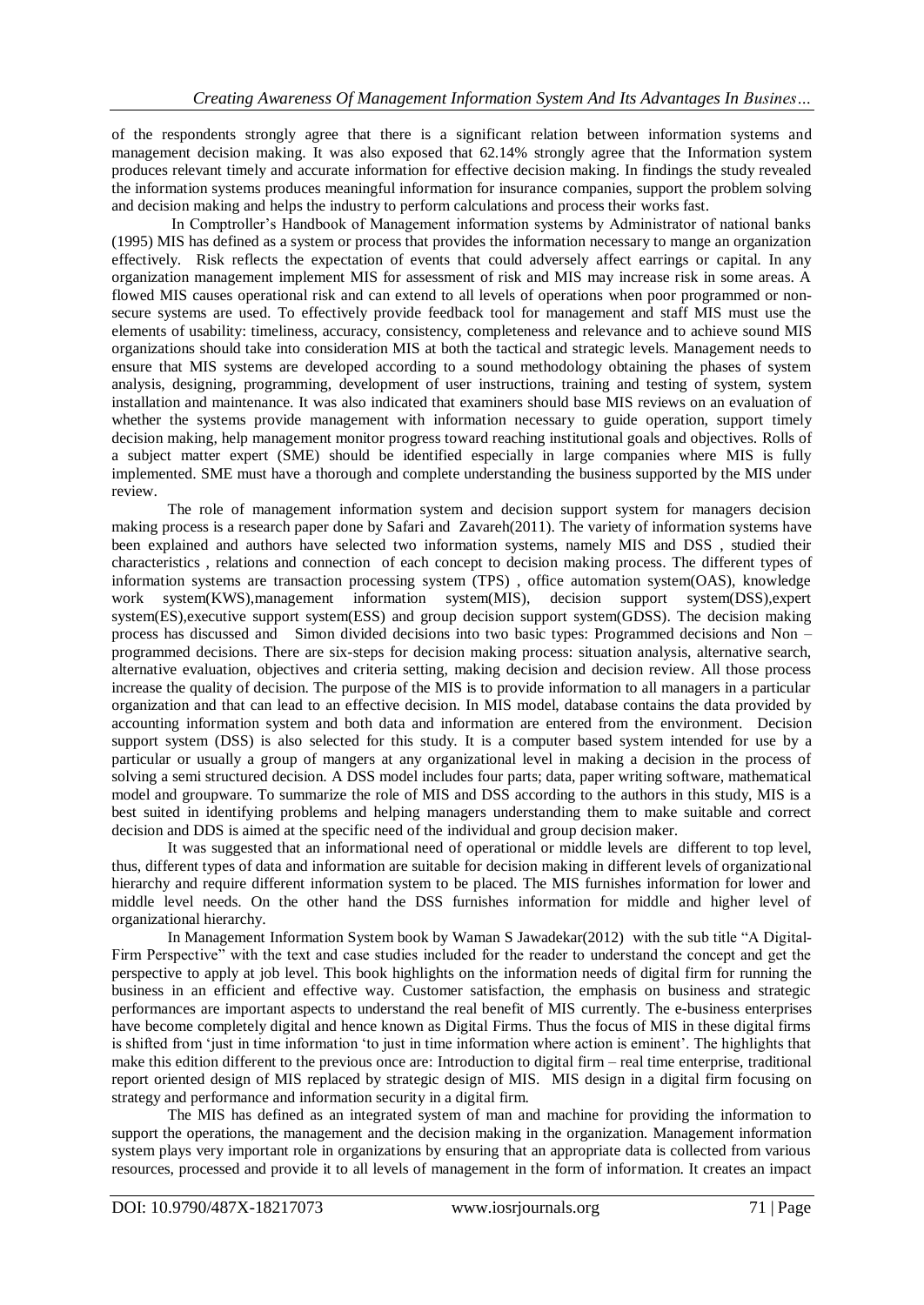on the organization"s functions, performance and productivity. Management information system also have impact on society, quality life and impact on privacy, ethical issues, intellectual property, copy right and patents.

As mentioned above The MIS design for a digital firm has to focus on business strategy. Focusing on the strategy, Management Information Systems along with E-business enterprises aims at paradigm shift to eenterprise. The difference between Conventional organization and e-enterprise and strategic Management of Business helps to understand the corporate planning, business analysis for strategy Development and various business strategies. The information Security Challenges in E-enterprises give insight about the factors affecting the security of information, scope and objective, security threats, utility of Firewall, Encryption and Authorization. In Strategic management of business performance, aspects such as corporate planning, strategic planning, business analysis and types of business strategies should be clear for any organization to perform the business in an effective way. To manage information systems efficiently Information security challenges in E-Enterprises should be defined for avoiding risks.

Managers need to understand some aspects when developing the MIS in organization, those aspects are: System analysis and design are the basic things in The MIS development, understanding of decision making processes, quality of information and its support to decision making and understanding of MIS development methodology is important for using structured system analysis and design (SSAD) and objected system analysis and design (OOSAD). A rational decision making is the one which effectively and efficiently ensures the achievement of the goal for which the decision is made. Herbert Simon describes decision making processes as intelligence, design and choice, the MIS follows those processes in its developing. There are important factors on the relevance on the concepts of decision making and MIS. The MIS takes into consideration those factors to turn out the best design that can make the decision making more effective. In MIS information is valuable for taking the decision because it creates an intelligent human response in mind and gathering useful information can build the knowledge and this knowledge has to be managed in proper way by knowledge management system. In Organizations information is considered as one of the major resources and it has to be managed well. The advancement of computer technology makes the information precious and from that point the MIS is needed.

Any system has three parts, input, process and output, concepts like OOA, OOSAD, UML and its diagrams lead to an effective system analysis and design. To develop MIS for better business, organizations must associate the business goals and MIS goals to make the relationship between those goals and business strategy. Strategic management process is very complex and needs strong information to enable organization to achieve its long term goal and objectives and to fulfill that, implementing and designing of MIS is highly required and that is called a strategic design of MIS.

Business and industry is divided into two sectors, manufacturing and services, MIS can support both with different applications and decision support system (DSS) plays very important role in both sectors. Personal, financial, production and raw materials managements are the areas where we can find MIS application in manufacturing sectors. Query, analysis, decision making and controls are the applications needed under those managements. The data processing applications like payroll, accounting and inventory are required in both sector but they may not be all necessary to the service industry. DSS helps in making a decision as well as in its performance evaluation. It provides additional information to support complex decision making.

Computer, electronic, communication, video and audio technologies have brought a new aspect of business performance, all technology tools support all needs of the business. Integrated solution and the systems offering an enterprise wide management support, this integrated solution is called as the enterprise management system (EMS).

MIS managers should understand technologies tools for selection to drive the information system in the right way. Technologies such as database and client, server architecture, communication network, Ebusiness data warehouse and business intelligence are very important for managing the information system in organizations. The choice of information technology is a backbone of MIS and reaching the degree of success in the MIS depends on how information technology is implemented. The E-business uses networking, communication, internet and computing technologies to change the business scenario, it has moved from regional to global level and getting more knowledge.

The nature of management information system has completely changed, reporting has become more online and real time is linked to business at point in time. Currently the MIS is customer and performance focused and MIS in E-business talks more in trends analysis, causes and effects.

### **III. Conclusion And Suggestion**

According to the literature reviewed in this paper, it is clear that information is a very important resource in organizations and MIS provides this information for decision making, which means there is a significant relation between MIS and decision making.